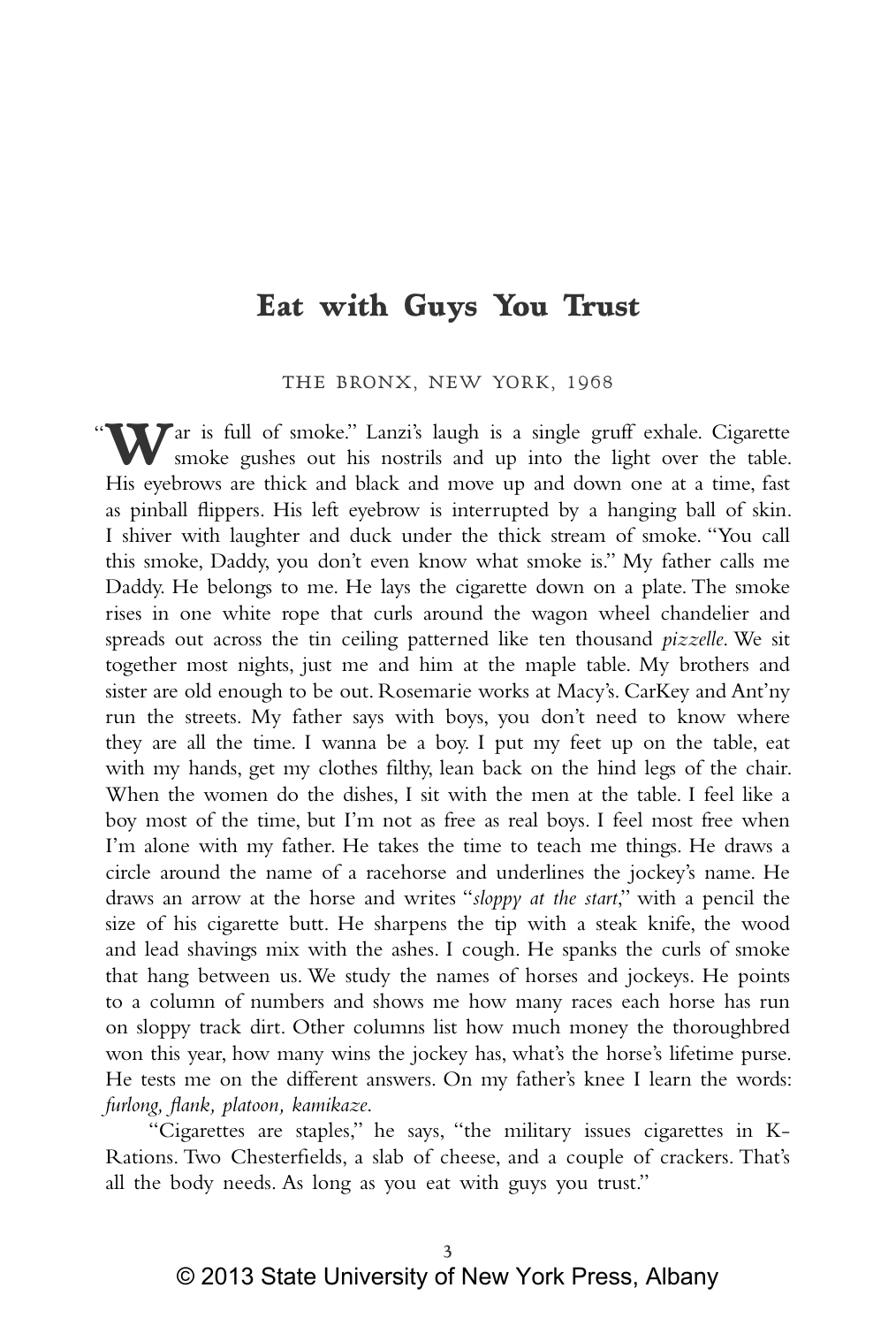This is the Bronx. You learn your lessons early.

I learn to count with a deck of cards. "Ace deuce tree fo' fi' six seven eight nine ten Jack Queen King." He calls and I repeat. "The ace can come in high or low." He pushes aside his horse-racing binders, takes out two decks of cards and begins to shuffle. I run to get my jar full of coins from under the bed and dollars from my sock drawer and dump it all on the maple table. Lanzi shuffles the cards one hand to the other then makes the fluttering bridge between his two hands. My hands aren't big enough to do that. Lanzi's hands are massive. He crushes a walnut between the knuckles of his fore and middle fingers. Knuckle skin, underneath his nails, and the lines of his palms are etched in black, from oil stains built up over the years; his destiny is indelible. He smacks the deck onto the table. Blue streams of smoke gush from his nostrils.

"Cut, Daddy," he says.

I grab half and smack it down. He puts the stacks together.

"We'll bury one," he says, and takes the top card, shows its face, and puts it on the bottom. It's the deuce of diamonds. Lanzi raises one eyebrow at the steepest angle an eyebrow can go. He licks his thumb and flicks cards down, one to me, one to him, one to me, one to him, seven times. I fan my cards out in my hand. They are too many to hold. I put the fan of cards down in front of me.

"So Daddy, you're all Gung Ho 'bout kindy-garten, huh? Good. Good. Just remember, listen to me, keep your eye on the pavement and your mouth shut in the schoolyard. Be a listener not a talker. The guy who knows the most is always saying the least. Remember that. You, are your own business. Everyone else is an intruder."

He looks into the smoke he blows. The veil rises over me. I crease my dollar bills and make them face the same direction. He picks a card and throws one down.

"Walk directly there, one foot in front of the other. If someone looks at you in the street, you say nuttin', you keep walking. You must constantly be aware of who's behind you. If someone smiles at you, they want something. Stay away. Stupid things don't happen to those aware. Look both ways you understand before you cross even a one-way street. One-way street, one way, who says the one way? When you sit down in class, make sure you don't sit near the windows. A bullet coming in through the bottom of the window will cause the greatest shrapnel effect. You wanna duck below the window. You wanna cover your head. You never know. You hit the floor. Keep ya' mouth shut and if anybody aggravates ya', get rid of 'em."

Old dollar bills smell to me like fire. My father hands me his magnifying glass, and I pass it over the details on the bills the way he taught me, the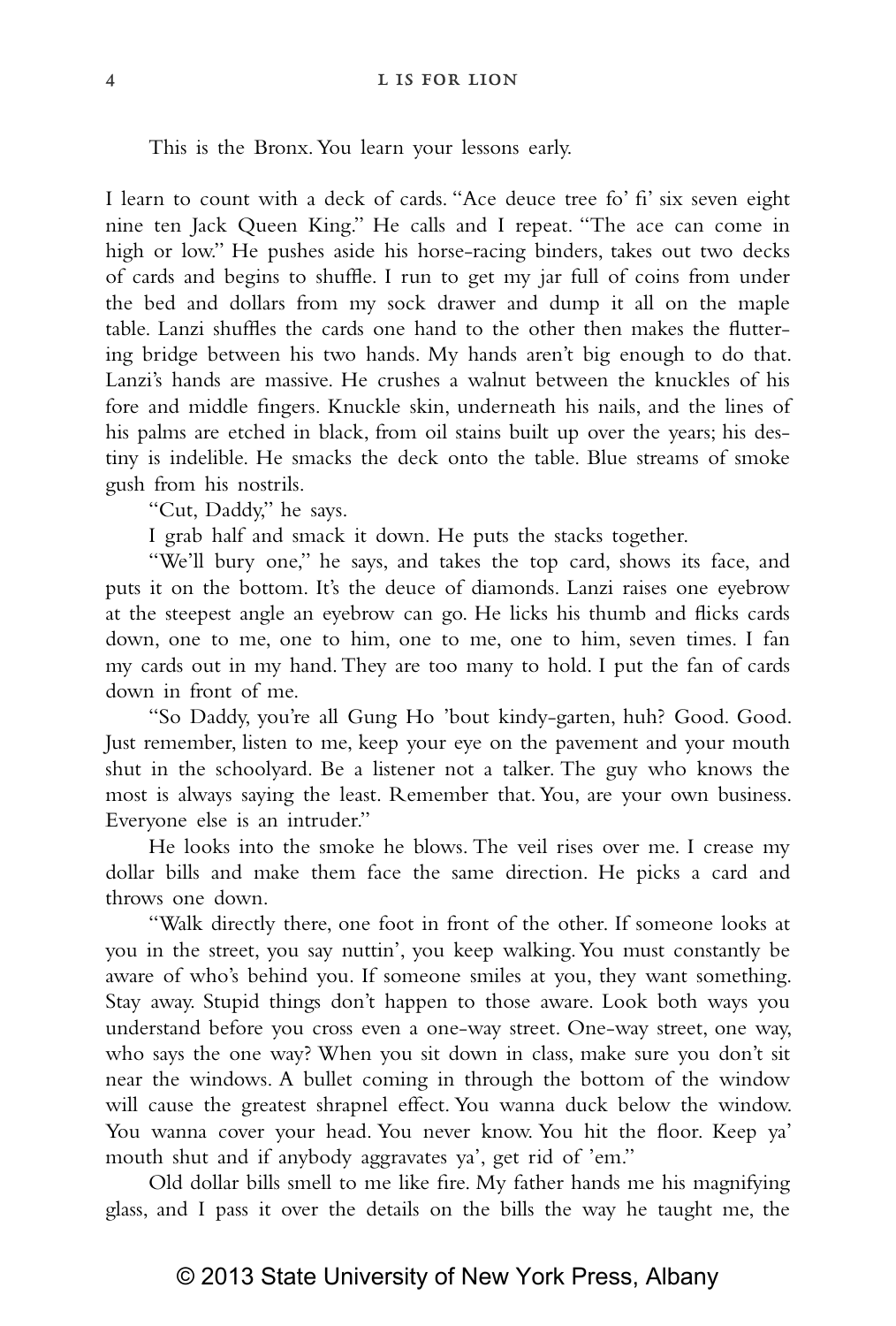signature of the Secretary of Treasury, the shadow on the head of the number one, the eye over the pyramid, the code of numbers that start with a capital letter to trace where the bill was born. Philadelphia. Denver. I pick a card and fit it into my hand.

"Don't pull your cards up so high. What if I'm in cahoots with a guy standing behind you? What if there's a mirror there? Hah? Be aware of what's behind you. Be aware of who's behind you."

Pennies I stack into towers of ten. "Wheat chaff" pennies, I put aside to save in my mechanical bank. I put the penny in the hunter's rifle, pull the crank, and he shoots it into a tree stump. Stacks of pennies I put into towers, towers I put into rows, rows into platoons.

"Throw down," my father says.

The King of Clubs looks like my father. He has a curl at the bottom of his hair and swings a club at anybody he wants.

"I knock," he says, and lays his cards down. My father gets all the points in my hand. "Loser deals."

Lanzi pushes all the cards in front of me. I try to shuffle them but they fall, some face up. That's a no-no. I turn them all over and begin again. There's one woman in a deck of cards and three men, the Jack, the King, and the Joker. The Jack of Hearts looks like my brother CarKey, blond with tender blue eyes. Ant'ny is the Joker. He laughs for no reason and I never know what to expect from him. Dollar bills disappear from my sock drawer. Quarters from my piggy bank. But he never means any harm and he tries to be entertaining. He makes blueberry pancakes, sings the melodies of songs by repeating "na na na" and "doop do doop do doop" instead of real words, and lets the batter drip freely over the stove. The Jokers we put on the side. They watch us play. Rosemarie and my mother Rachel both look like the Queen of Spades, blue eyes, a serious look. They hold scepters like long wooden spoons. The King of Hearts holds a knife behind his head, and I can't imagine why.

I flick a standing quarter. It flies across the maple table. I practice flicking my finger in the air.

"Concentrate Daddy. Are we playing pinochle or spinning coins?"

"I am concentrating. Just show me once."

I release my middle finger onto the edge of a standing quarter held up by the pulp of my left hand's forefinger. The coin falls.

"Try again Daddy, you gotta learn to have the right touch."

"My hands are small."

"It doesn't matter. You gotta flick the edge. You're hitting too much of the coin."

He gets five quarters spinning at one time. Ghosts of my father's spinning coins whirl in the maple table's shine. Mine fall flat or fly into the curtains.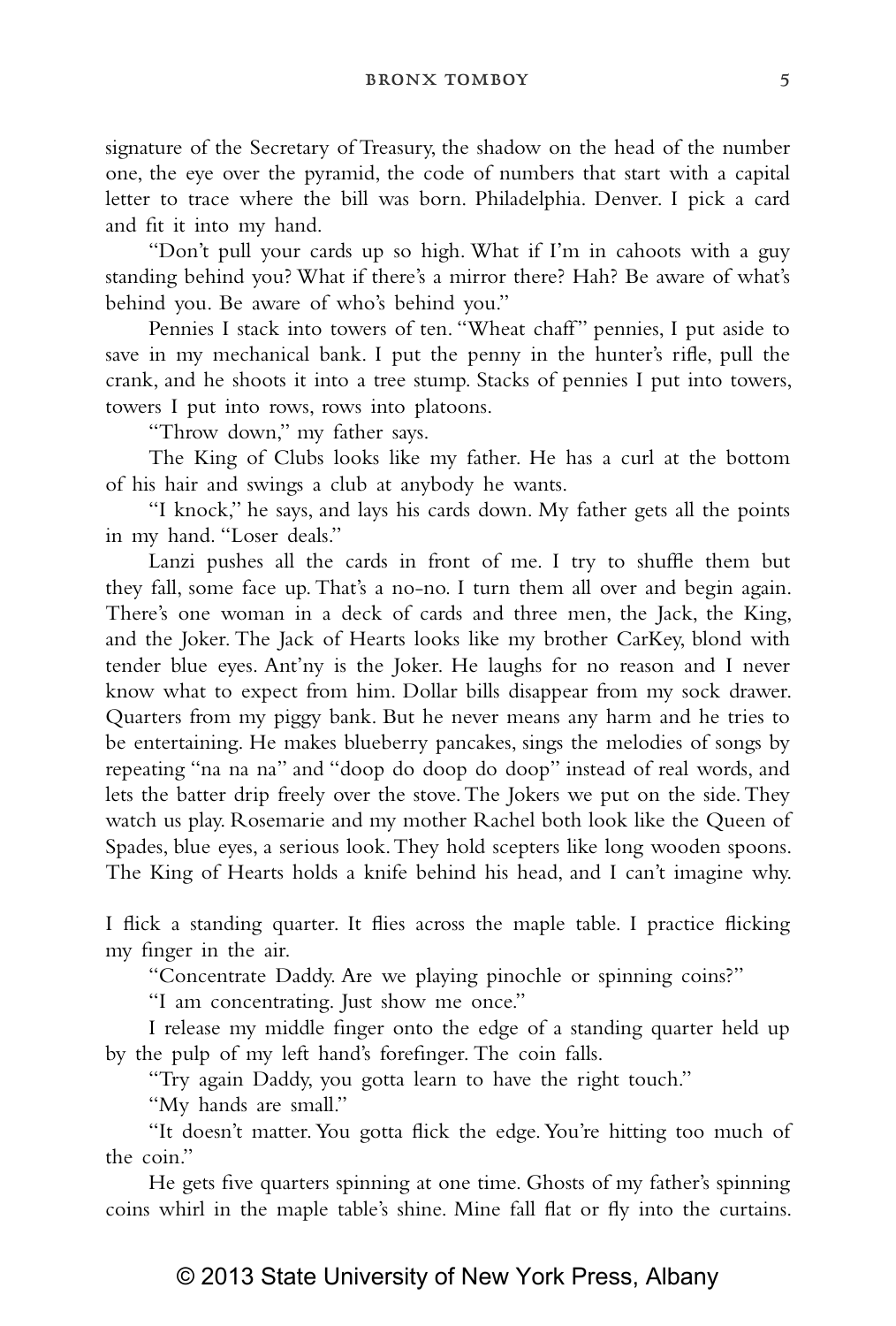"Curl the middle finger like this, see, into the pad of the thumb. Hold it tense, the whole top of the finger, so when the thumb lets go, the finger flies. And if you find quarters that are solid silver, they are older than you. Hold onto 'em."

"Whaddya mean?"

"Look at the side-wall ridges, Daddy. See the split band of copper and nickel? See if you can find one without that. Just silver. Those are the old ones."

The maple table is our rink. My fingertips blacken from playing with money and smell like copper. Later I will go into the bathroom and dip my hands in my father's can of grease solvent that's up on the toilet. I will rub the gritty solvent into my hands. I will look in the bathroom mirror and I'll say, "They don't make a soap can take the grease off these here hands. This is the history of New York. Who do you think fixed all the oil burners in all these here buildings? Who do you think brought all the ice up all the stairs?"

We play until eleven p.m., then we put the money and cards away. My mother Rachel walks over with her lemon oil rag, tells me to sit the chair up straight on four legs, and gives the table a rubdown. The maple table stands under the light like a race horse in a stall. My father pushes down on the table to get up from his chair, and the table grunts.

My mother says something.

And he says, "Shut up, you."

Rachel pushes the rag in circles with her bare strong arm, flips the rag, refolds it, and pushes circles to a slick shine. I kiss it and can see my lip prints in the shine. The table's legs bulge into shapely calves. Four strong legs she strokes up and down.

I follow Lanzi to the living room where we watch the news. The First Marine Division is in Vietnam and that's what he wants to hear about. My brothers are teenagers, and the draft is coming up. At midnight Lanzi and me make *sangwiches*, a piling of salami, provolone, ham, lettuce, tomato, mustard, on Italian bread. We watch *Alfred Hitchcock Presents*. We fill cereal bowls with ice cream. We watch the *Twilight Zone*. The tension in my body matches the tension in the stories. One episode replays in my mind for years. A prop plane with red markings on its wings crash lands into a house, rips through the living room walls, and lands next to the couch. The woman in the house has a past connection with the pilot. He's been lost since the war. She has waited. This is the episode that won't leave my mind. The lost soldier crashes into the living room and brings his war right to the couch. I can see my father as a young Marine, my father circles overhead, my father can demolish the plasterboard that surrounds our rooms at any moment now. The walls can split anytime now. I face the television set. I run my fingers in the corrugated-patterned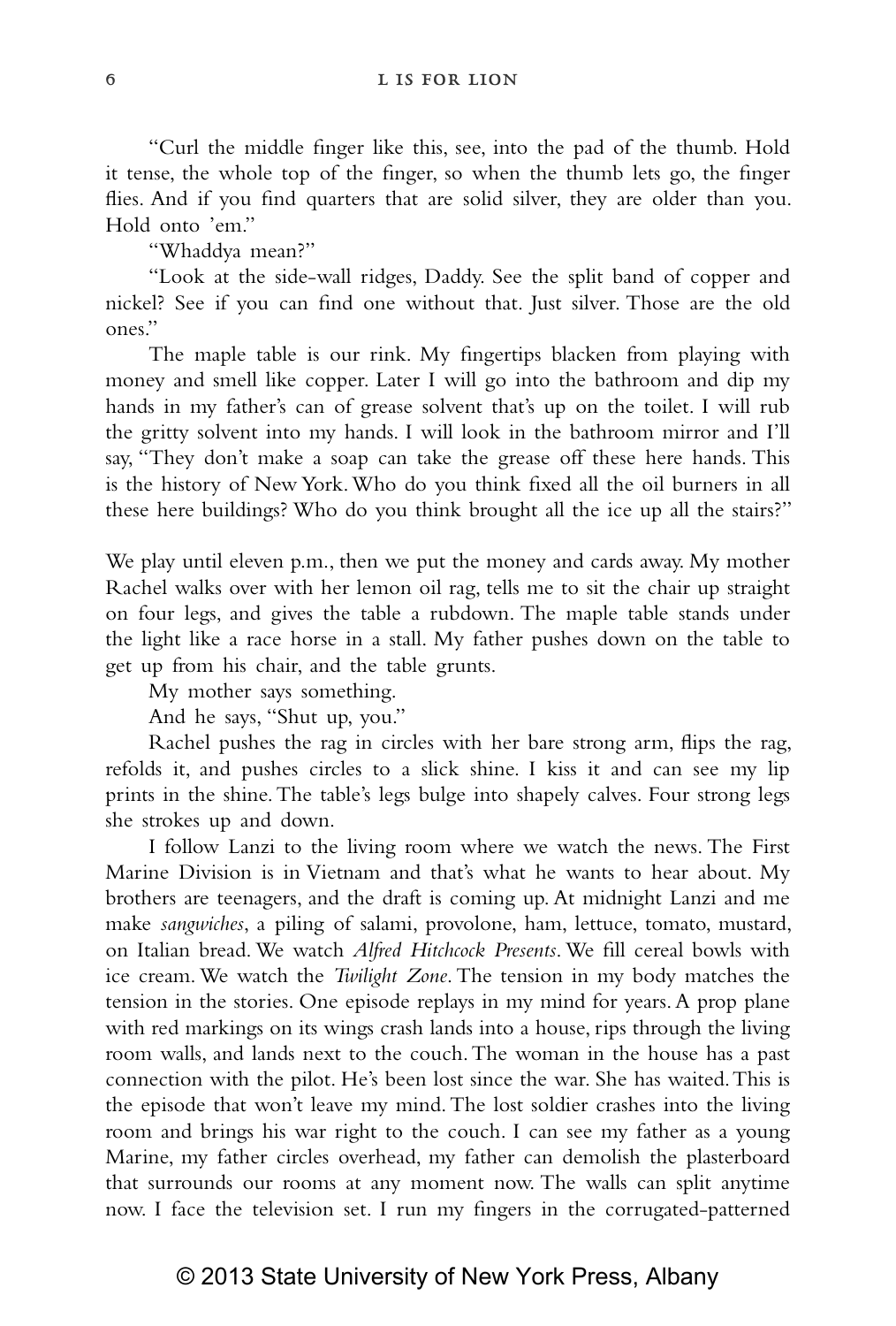terrain of our deep blue-green living room rug. I see ocean waves in our rug. I see the Pacific Ocean. I see my father on the islands of Okinawa and Guadalcanal in that sea blue. I see the First Marine Division cut the island of Okinawa in half. I see the Sixth Marine Division to the north. The army to the south. I say what my father would say:

"We landed on Blue Beach from the USS *Magoffin.* We called it My Coffin."

The television is the only light on, and the taillights of my Hess oil truck. Gray plastic dinosaurs from ESSO Fuel Oil Company stand in the truck's way. My truck drives over the sea, where the dinosaurs walk out of the water.

I lay down in the water.

My father carries me to sleep, sits on a chair next to my bed, and tells me a story.

"Once upon a time there was a white horse, and on the white horse was a princess named Annie. Princess Annie rode the white horse up a mountain. On the way up the mountain they met a goat. The goat said, 'Hey, where ya goin'?' And Princess Annie said, 'To the top of the mountain.' And the goat said, 'Can I come too?' 'Sure,' Princess Annie said, and the white horse and goat went up the mountain. And on their way up the mountain they met a lion. And the lion said, 'Hey, where ya goin'?' And Princess Annie said, 'To the top of the mountain.' And the lion said, 'Can I come too?' 'Sure,' said Princess Annie, and the white horse and the goat and the lion went up the mountain. And on their way up the mountain they met a rabbit. And the rabbit said, 'Hey, where ya' goin'?' And Princess Annie said, 'To the top of the mountain.' And the rabbit said, 'Can I come too?' 'Sure,' Princess Annie said, and the white horse and the goat and the lion and the rabbit went up the mountain. And on their way up the mountain they met a bird. And the birdie said, 'Hey, where ya goin'?'"

My father drifts off into silence and stares into the dark. "We went up the left flank of the hill. There was an explosion out the roots of a tree. I thought I got him. But he got you. I said, 'No Hewitt. No.' There was nothin' I could do. But I got him. I got the ear. I got the gold teeth. For you, I got him."

I fly through the living room and narrow hall outside my brothers' room. Soupy Sales flies behind me through the hall that leads to the kitchen. He chases me in between double doors that separate the kitchen from the rest of the house, a screen door and a glass door. Soupy Sales has a big smile. He wears a bow tie. His black-and-white houndstooth suit makes me dizzy. I shut him out with the doors. He flies right through them and chases me into the kitchen. I fly to the left, down the spiral stairs into the basement. The basement is pitch black. I am trapped. I fall into the black abyss, I fall. I clutch the mattress and it falls with me, and I fall back into bed.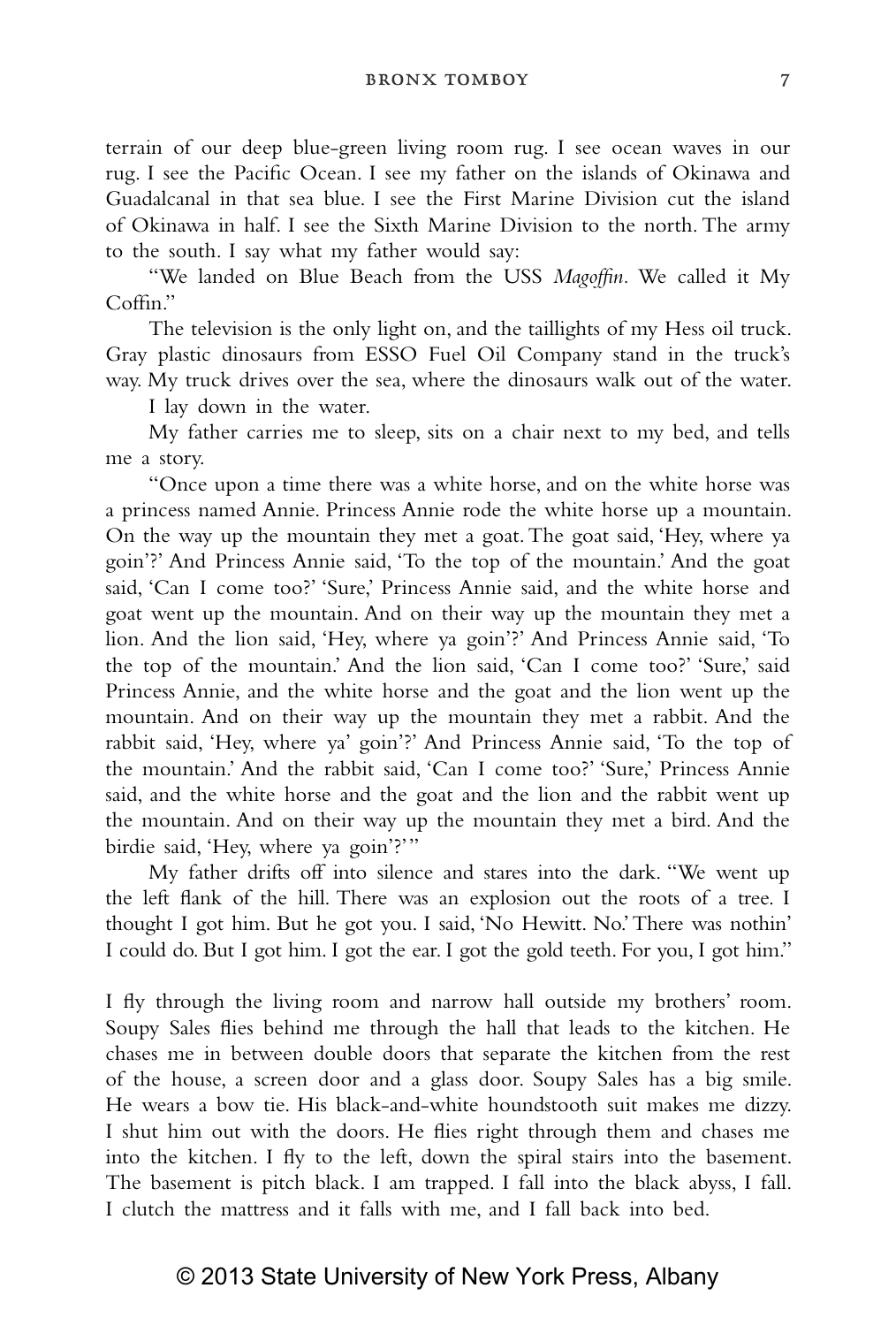### Breakfast Is to Coat the Stomach

My mother starts me off with a hot bowl of farina—"It coats the stomach"—and burnt toast. She holds a shirt over my head for me to push my arms through, zippers my pants, ties my shoes. She even coats my insides. A square of butter shines steep roads winding up farina mountains to milk rivers and lakes. It all slithers through the tunnels of my throat, stomach, and guts. Mornings are peaceful. Lanzi and Rachel never fight in the morning. I love breakfast. I can eat breakfast morning, noon, and night. Farina, toast, waffles, pancakes, always feel good. Sunday mornings were our American rendition of the Italian *primacolazione* or before-breakfast breakfast. My father's sidekick Uncle Stanley came over with buns-n-rolls, which is what you ate if you were a Bronx Italian and it was Sunday: crumb cakes, jelly donuts, raisin buns, buttered rolls dunked in cups of coffee. Mom and I walked home the two blocks from Santa Maria Church, and Mom put on her indomitable pot of coffee. Lanzi and Stanley, who Dad called "The Big Pollack," sat at the maple table awash with newspapers, buns-n-rolls, horse racing sheets, and the voice of the television newscaster. Joey and Stanley always had a laugh. They were quite a pair. Once when my father had a flat tire, Uncle Stanley lifted the back of the station wagon and held it while my father changed the tire; the whole family sat in the car. Stanley had the girth of our maple tree. I hugged him from all angles but could never get my arms around even half of him. He laid cement and came up with other ideas for businesses, like the "homemade lunches for construction crews" idea, where Aunt Evelyn had to cook a pork roast and a specialty roast every day. The result was that we ended up having hundreds of Styrofoam to-go plates that he had bought in anticipation of the business's success. My mother aptly surmised his business plan, "The business would have taken off if he had had ten Aunt Evelyns." Evelyn was one of my mother's best friends from Jane Addams High School where they both had studied Beauty Culture. Evelyn and Stanley lived off Allerton Avenue and took us to the underground grotto at Saint Lucy's Church, where water poured in caves. Wet Madonnas stood straight up and blessed us. I held my hand in the flowing water, then touched my forehead, heart, left shoulder, right shoulder, and kissed the water. My Mom, Aunt Evelyn, and I had droplets of water on our foreheads. Back at their house, Aunt Evelyn reached deep into the washing machine where she kept a bottle of clear liquid she took swigs from. She saw me watching her and gave me a big smile, her dimples sucked deep into her cheeks. Her pork roast, mash' potatoes, and string beans were the best I ever had. When me, Lanzi, and Rachel went over there, we hung out for many hours, and these were the most peaceful and happiest nights of my childhood.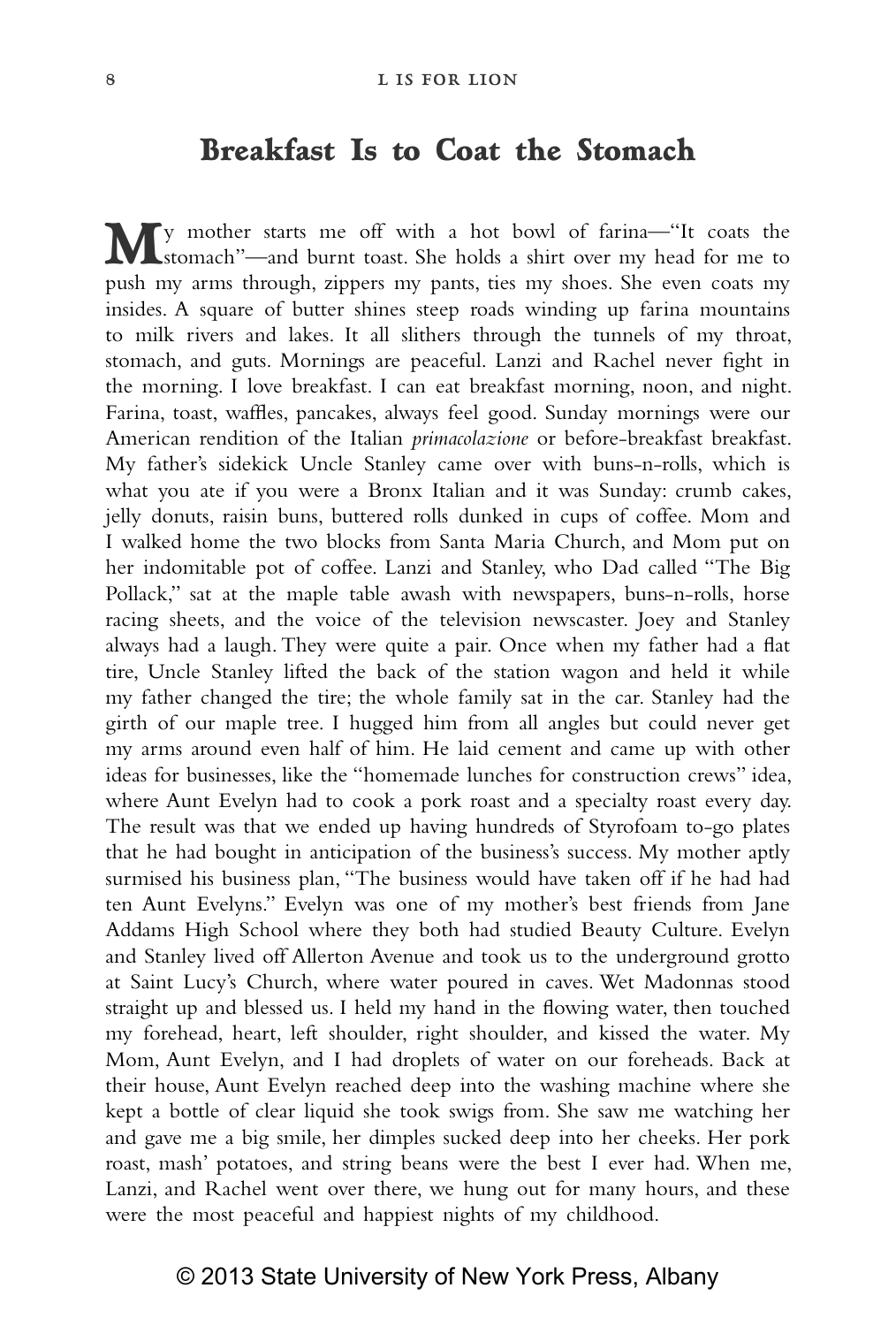# The X

My mother boils water on the stove. Water is always boiling. My father pulls a chair out to sit down and the chair falls apart in his hand. The captain's bar breaks off. *Ay!* he yells, and she turns on the kitchen faucet. The water runs on with his yelling. He curses the chair and hammers it together with his fist. He leans on the table to sit, and the table creaks. I have work to do. I am five years old. One day I will be allowed to play in the street and I better be ready for stickball. I have ball skills to practice. I kick the back door open. Penny slinks by me and runs out into the backyard. Penny is our Belgian Shepherd. Her fur is all black with a white messy diamond under her neck. Everywhere I run, she is underfoot. There are spots of blood on the kitchen linoleum.

My mother says, "The dog is in heat," and she wipes the floor with a rag and squeezes it out in the sink.

I don't know what my mother means, but I put a rag of cool water on Penny's forehead and kiss her nose.

I run out the back door, down the steps, up the alleyway to the back of the house where the alleys open up into backyards—back to back, two by two, up and down the whole block in a row, separated only by a wire fence gut-high that the neighbors talk across at the corners where four backyards touch beneath the fencing; where you can see that they really all are one, although each has been painted a different color that provides distinction all along the edges. The trees hang fruit over the property lines and in September drop them. In one corner Penny and Gigi, the tiny gray poodle, and Lucky Two Balls the Chihuahua, nose each other where their tails join their bodies; and in the other corner Penny and Cocoa, the giant poodle do. I jump from one big flat stone to the other. My father painted each stone a different color: orange, light blue, pink, red, brown, white, purple. Each stone is a different island I land on.

I break off a corner of plasterboard from scraps leaning against my father's garage and kick open the gate into our outer yard; a vast expanse of cement, on which he painted the lines for a regulation half-court basketball game. Our half-court rule is when the opponent rebounds a ball, he has to take it out past the foul line, before shooting. One day I will have my own full-court. I am the only kid on the block with a real basketball court. I practice shooting night and day. When I feel like it, I invite the boys over to play.

I chalk over the faint *X* on the side of the house with the hunk of plasterboard. The concrete walls of the house are high enough to throw against, and above the walls the asbestos siding is a color dead in the middle between pink and tan.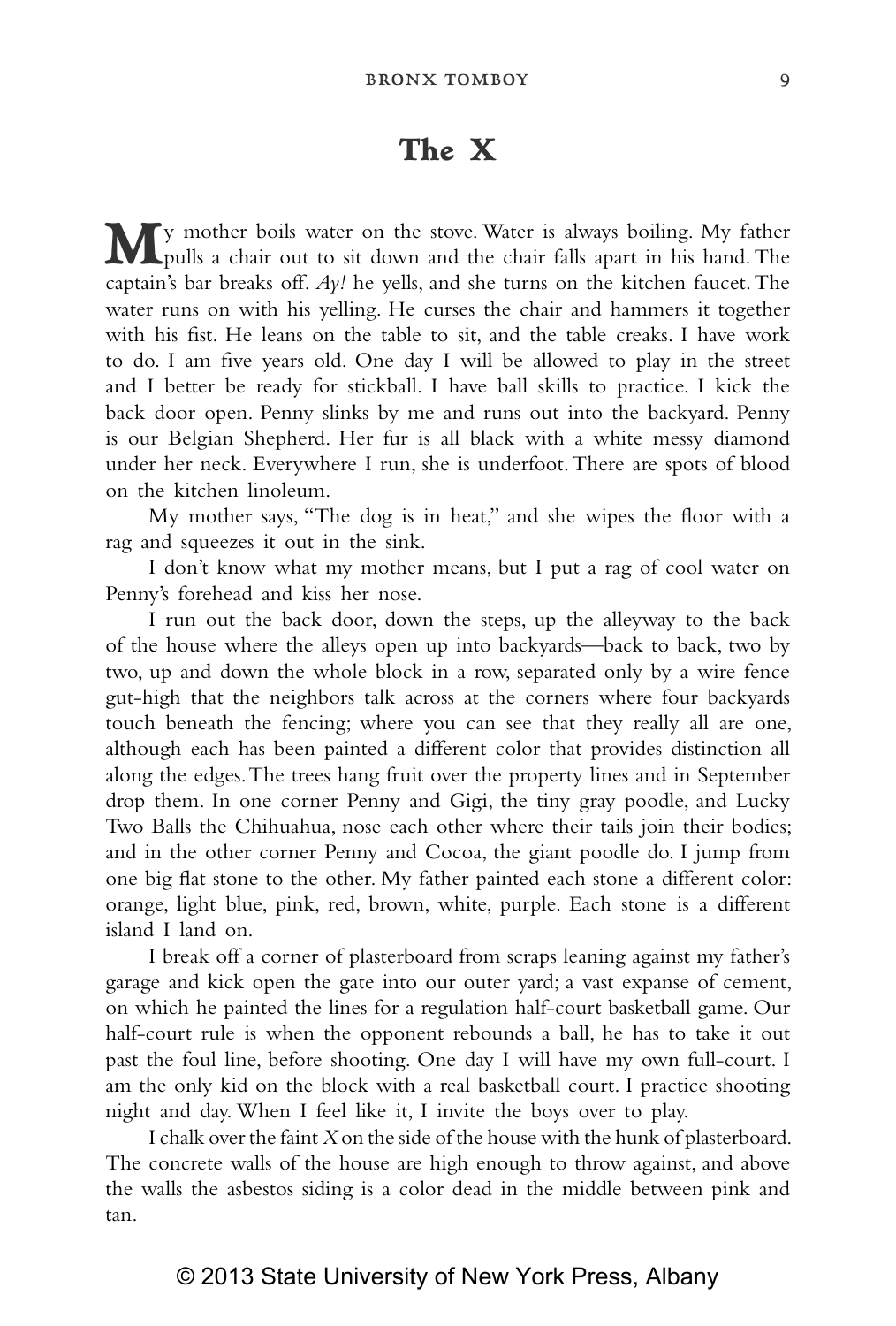I throw the ball against the wall. I throw. I throw alone. I throw my pinky ball against the side of the house as if the force and accuracy of my throwing arm can change the world. The ball hits a leg of the *X*, spins off the wall, takes an odd hop. My parents shout. The house shakes with their yells. The rectangles of window glass shake, the windows my mother and I squeaked to a shine with white vinegar on sheets of my father's *Daily News* crumpled in our fists. My father's boots pound the underlying structure of the floorboards while my mother's slippers whisper across the linoleum. Her pots and pans bang and clap as his fist hammers together the struts, legs, and dowels of the maple chairs. My Spaldeen slaps the outside wall of the house to the rhythm of his yells and the crash of her pans.

"*Bafangool!* "

"Joe, don't come near me, Joe. I'm warning you."

"*Bafangool!* Cow! Snake!"

"Joe, please. I'll call the cops. Don't . . ."

"Say it again, Ray, say it again, Ray, say it. Gahead call the cops. Whaddo I care? What are they gonna do?"

I throw the ball. I throw the ball against the wall. I throw. I throw alone. I throw the ball at his head. I throw the ball in the soup. Through the window I throw. Into tomorrow. This ball bounces high so I can't see its top. The ball has an invisible top. I throw the ball and he catches it. I throw the ball and she stops to mark the place. I throw the ball and the rain comes down. All the doors open at once. I throw.

It's not their yelling that scares me, it's their lapse into silence. Silence means my father has run out of words. In silence is violence. I clutch my Spaldeen and run into the house. Penny follows me like a long black shadow. I open the door and it slams behind me. My father sits at the table looking up into the light. He swings the wagon wheel chandelier across the table and it catches my mother in the back of the head. She cries out. He laughs. The kitchen faucet runs. My mother slides down almost to the floor, she grabs onto the maple table and gets up. Her face is squeezed red tight. My father whistles the "Marines' Hymn," *From the Halls of Montezuma, to the shores of Tripoli* . . .

I pull my feet up from where they are stuck to the floor.

"Mom, you okay?"

I run to my brothers' room. I slam into the louver doors and they swing inward. There is a teaspoon hidden behind the heat pipe. I grab it. I bang on the pipe. Spoon to pipe spoon to pipe spoon to pipe *ppkink ppink pppink ppink!* Pulse alarm up the pipe's tall copper hollow. Alarm fast as pain to brain. *ppkink ppkink*! "Come down quick, Jesus Christ, he's gonna fuckin' kill her!" *ppkink! ppkink!* "Call the cops! Quick, quick. Hurry. *ppkink ppkink ppkink* I hack until I get a rapid tap back.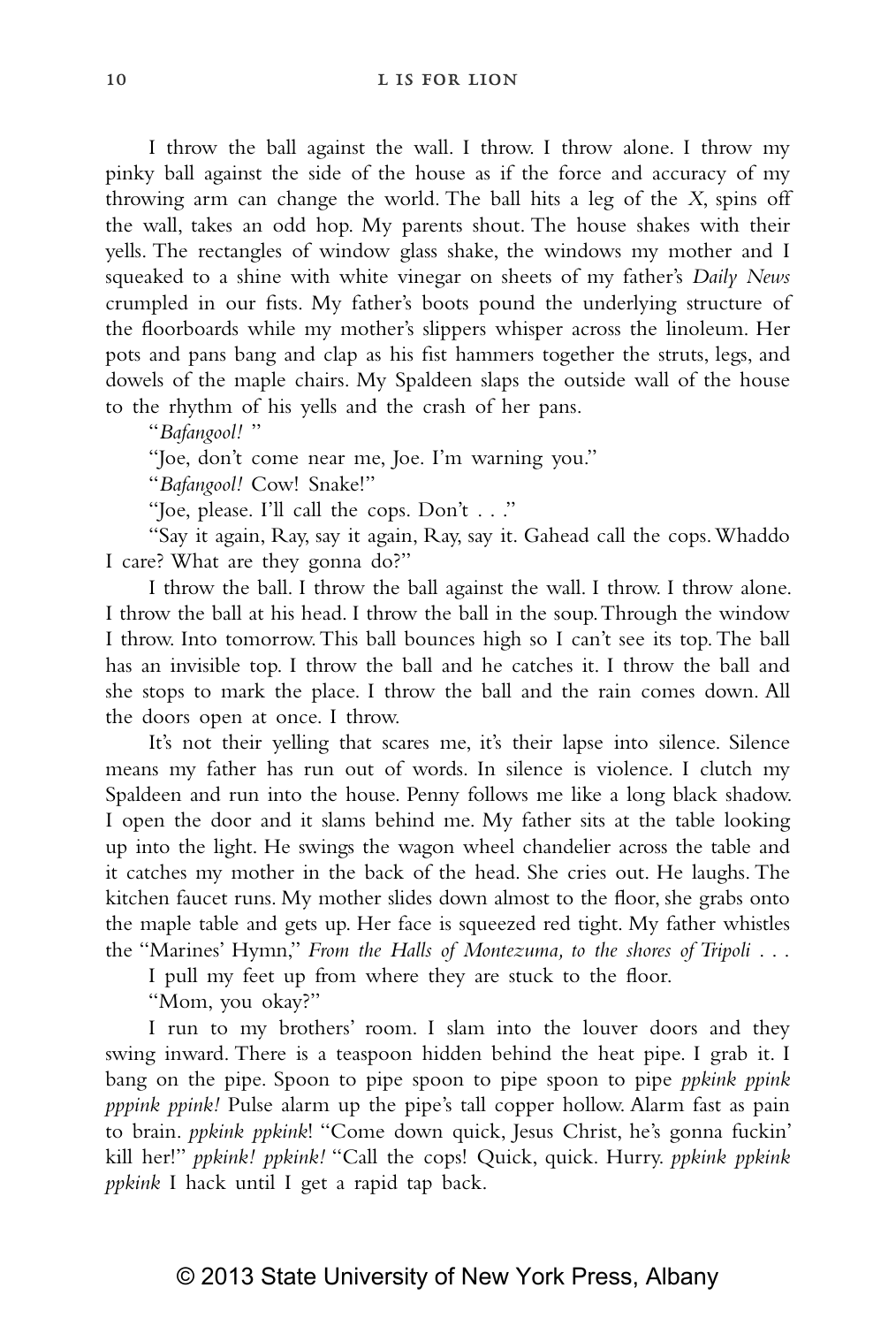Two cops stand in our kitchen. One folds his arms over his chest.

My father sits in his chair like a bear. "Officer, I'm a hard-working man. I served my country."

My mother is red and holds her head. "Can't you do something? He cannot lay a hand on me!"

"She's going through her changes, Officer. You see? She's hysterical. She's imagining things. You want coffee?"

"Ma'am, have you been to the doctor lately?"

"The doctor? There's nothing wrong with me. Bring him down to the station house. I need protection."

"Ma'am, we didn't see anything."

### Stoop

From the top of my stoop I watch the boys in all their freedoms, zooming up and down the street, running in and out of passing cars, peeling their T-shirts up over their heads and tucking them in the backs of their pants, whipping the air with their mothers' broomsticks, whacking Spaldeens far over rooftops, launching Spaldeens up into the sun.

I sit on the top step and smell my Spaldeen and dream of the day I'll be allowed to play in the middle of the street where the big boys play stickball. I hold my treasured Spaldeen. My Spaldeen is alive. It's made of electrons. My Spaldeen wants to roam, to hop down the stoop and take off under a car chassis, into the current of the street where a car can bump a Spaldeen for blocks. I am four, and confined to games that take me up and down the stoop. I must toss things that have no bounce: popsicle stick, bobby pin, small flat stone. Stoop, sidewalk, street; this is the order of progression of my entrance into the world.

Our stoop has eleven steps. Our last name, eleven letters. Our zip code is 10461. Numbers are the things I am sure of. It is war. One has to know exactly where one is in the world. I toss the bobby pin down a step. I learn to spell my name by going up and down the stoop, one letter per step, L A N Z I L L O T T O. If I miss a letter, I go back up and start again. Each step glitters, a cement mix of crushed glass crystals, white and gray pebbles, crushed stone bits with mica veins that course with the chrome sun.

Our stoop is just behind the home-plate sewer cap, optimal for a tomboy such as me, a bleacher seat for the block's stickball game. Sewer caps are home plate and second. Chrome car-door handles are first and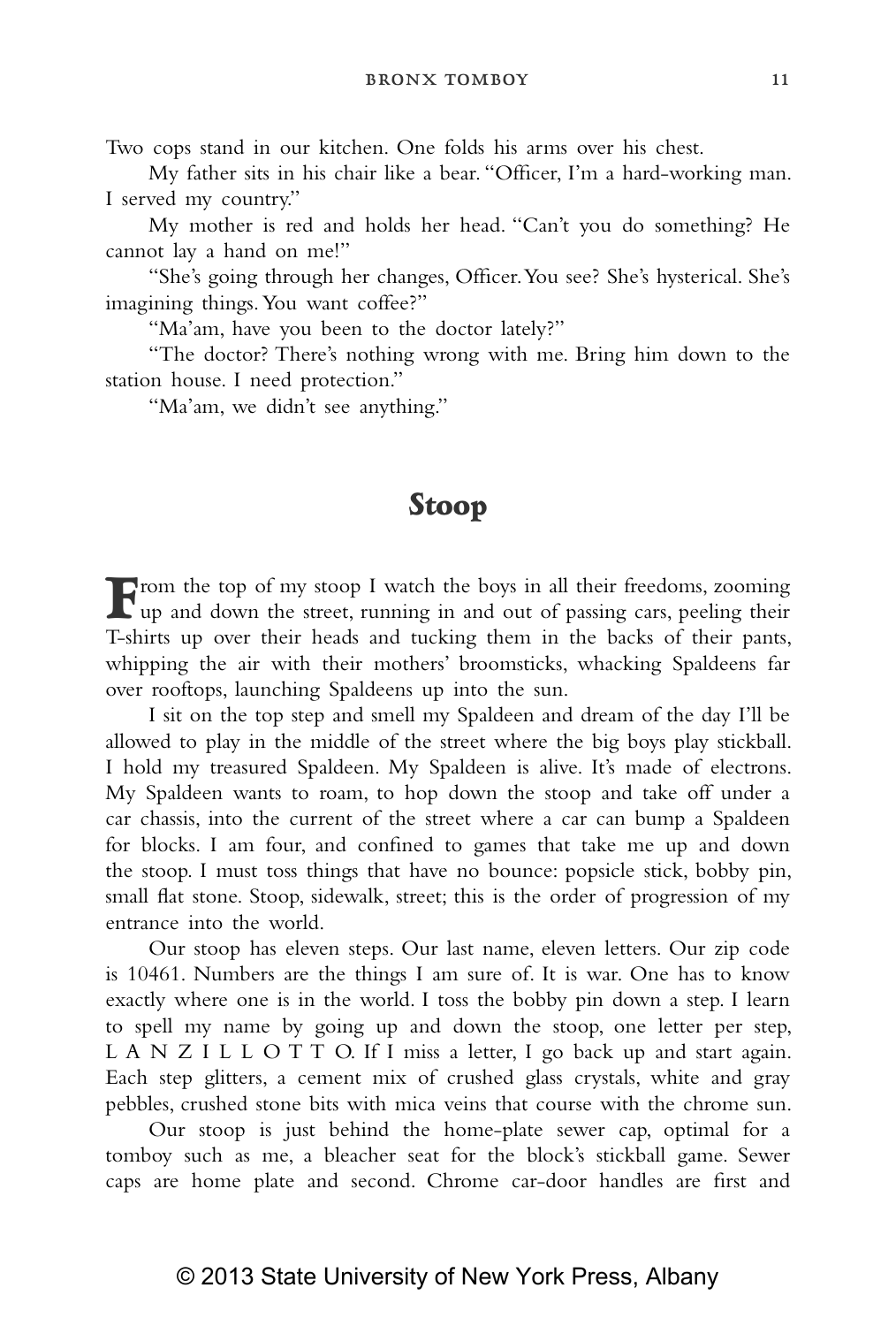third. Spaldeens hit through windows past second base, are automatic doubles. Automatic homeruns are hit over the rooftops three sewer caps away, where Saint Raymonds butt-joints Zerega. In front of the stoop we have big even squares of cement, optimal for boxball with two or four players, and boxball baseball, which is played three squares in a row. To the left of my stoop is the johnny pump, so no cars will ever block my stoopball game for long, and my father's the one in the summers to open the hydrant water for all the kids to cool down. He walks down the driveway from his garage, pipe wrench in hand, and gives the wrench three two-handed pulls. The hydrant cap opens, falls, hangs by its chain, and out comes the glorious white force arching into the middle of the street. My father laughs loud as all the kids jump up and down and dance with the water. Cars slow down, roll up their windows as the rush of water crashes against their windshields, onto their hot hoods, and smacks their driver's side. Cars were our transport animals, they needed to cool off, too. The cold force of water was good for all our systems. We stitched in and out with fast little steps, barefoot on the asphalt, in and out of the forceful arch of water. We got bashed by water. We got bashed by each other. We got bashed by life. We stood as close as we could to the source of the water and still stay up on our feet. We ducked in and out, backed up into it. Cold water bashed our bodies back into the middle of the street. Anyone can learn how to swim, but not everyone can stand the sheer ice punch of all that water.

From my stoop, I watched every move Blaze made. Blaze is the most coordinated kid on the block. He rides up the street, lets go of his handlebars, stands up on the crossbar of the bike, and surfs it. I am amazed. I rehearse his moves in my body, the way he tosses himself the Spaldeen, double pumps his bat and steps into it, how he focuses his brown eyes on the pinky ball, the expression on his face before and after slamming a Spaldeen, and the way he pulls Yo-Yo up against him. Yo-Yo is the most voluptuous girl on the block. Blaze holds her with his right hand clamped over his left wrist, locking her into place against him, as he leans back against a parked car. Their mouths lock for hours, and he leans all the way back onto the hood of a car. When he releases her, their body prints are left behind in sweat on the car hood.

When there's nothing to do and no one around and Lanzi's not home to strip copper wire with, I gather long thick twigs from underneath our maple tree. The boys on the block talk about one Puerto Rican kid who dares bicycle up Saint Raymonds Avenue. Nobody knows what block he is from. Our block is our world. Defending the block is part of our job. Gangs of kids from other blocks are enemy tribes. When a gang of kids from another block raid our block, the boys on our block stand together like a wall. Nasty words and rocks and punches are thrown back and forth. One day I'm on my stoop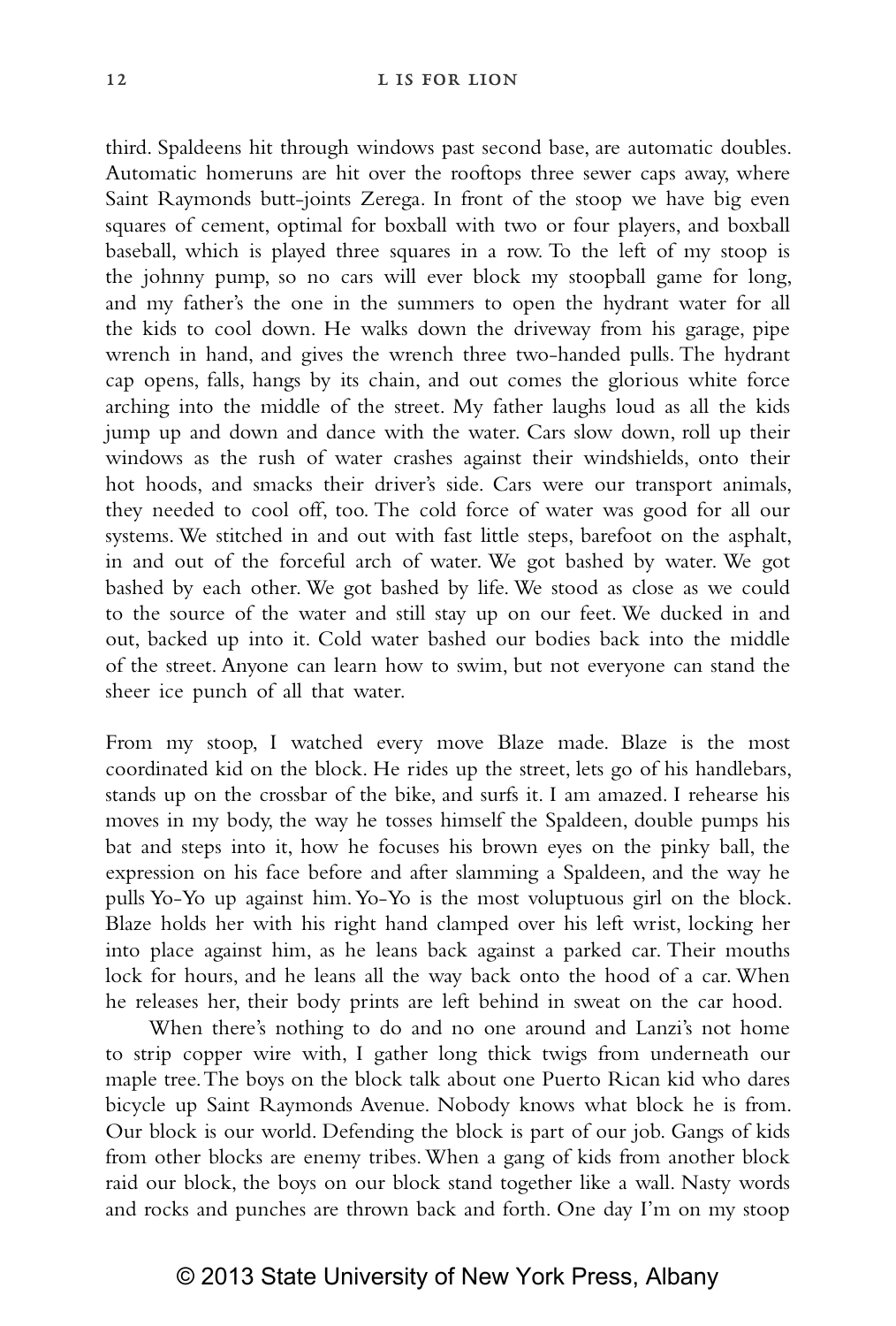and I hear the whizzing of gears. It's that Puerto Rican kid who dares ride down our block. I launch a twig at the spokes of his wheel, it gets caught in the spokes, locks the wheel, and flips him over the handlebars. I run up the stoop and into the house as if the maple tree had done this all on its own.

## The Return of the Rust

Rachel comes out on the stoop to check on me. She eyes something off to the side. She wrings her hands on a striped dishtowel. I look down at the stoop. Nothing is unusual or out of place. Rachel is a hawk, eyes something that needs to be cleaned. She walks back into the house and leaves the front door open, she'll be right back. I close my eyes and watch the sun's psychedelic starbursts behind my eyelids. She comes back with a cup, dark-green lens sunglasses, and yellow rubber gloves. She steps down the stoop and waves me away with her rag. She sits on a step and pours a clear liquid carefully over a spot of rust that bleeds out onto the step from where the iron pole of the banister drills in.

"Acid. Don't go near, or it'll blind you."

We wait while the acid sits.

I stroke the scars that wind around my mother's knees. Scars the years make wide enough almost to talk. With my finger, I trace each scar. Scar flesh is the softest and shiniest skin.

"Mommy, tell me again, what happened?"

"What happened? Oh, that was a long time ago." She takes off her gloves, lifts the scapular around her neck, kisses it, and hesitates with the story. But I want to hear it, again and again. It's the story of the miracle of our family's existence. And no one ever says more than one or two sentences about it. I want to know more.

"There were no childproof window guards in those days." Her blue eyes swell and fill as if to spill over when she doesn't finish her story.

"How old were you?"

"A baby. All I know is the neighbor thought somebody threw a doll out the window."

I squeezed my eyes to picture her as a baby, tumbling down into the alley. The alleyway between our house and the next-door neighbors was just wide enough for metal garbage pails, and boys who could scale the houses, one leg and arm on our house, one leg and arm on the neighbor's house.

"Where was GranmaRose?"

"I don't remember. She must have been there."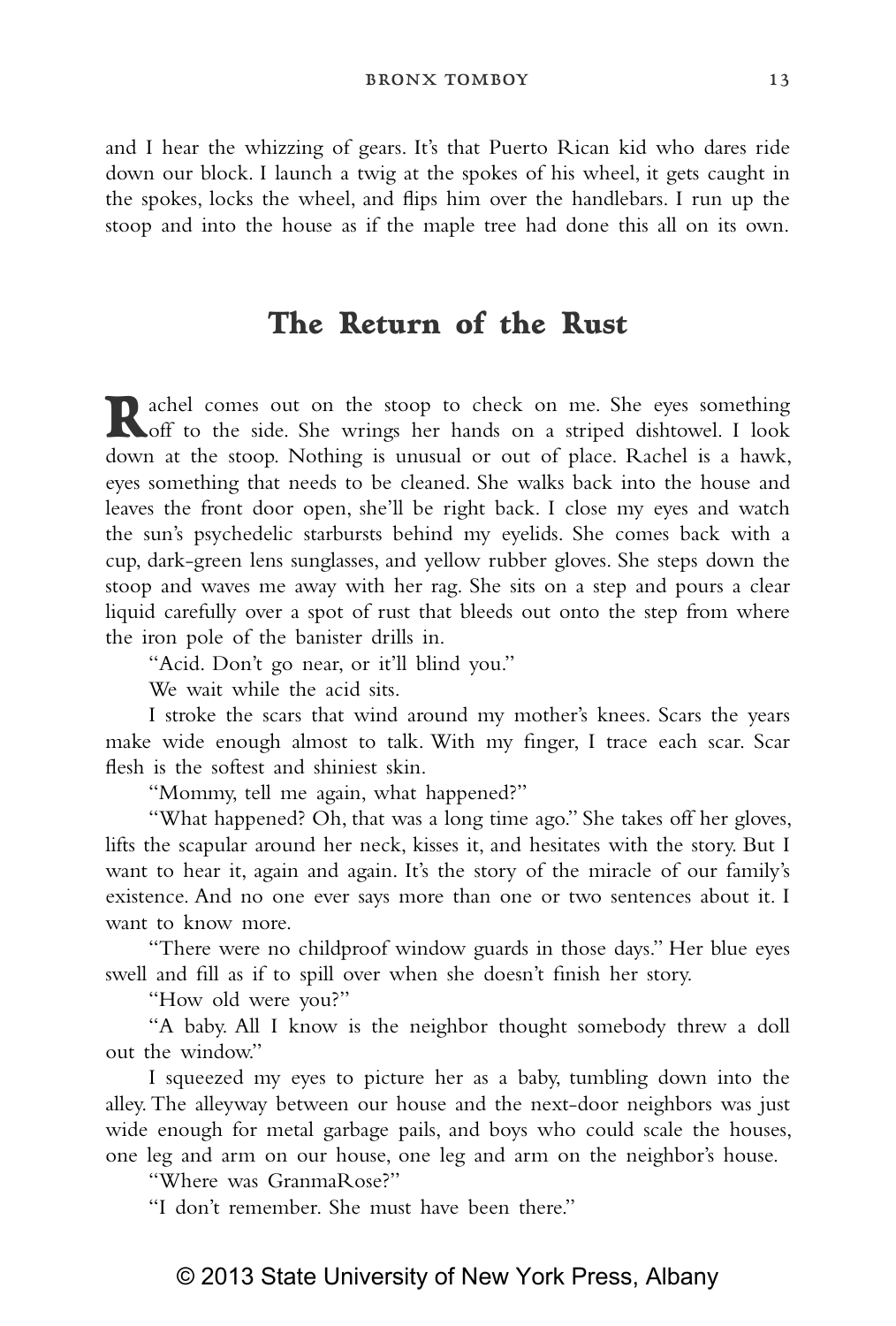"Where was Aunt Patty?"

"Annie please. All I know is, it was July sixteenth, the feast day of Our Lady of Mount Carmel."

*La Madonna del Carmine*. *La Madonna di Monte Carmelo.* I'd heard about the saint all my life. My mother's older sister, my Aunt Patty, was the only witness to my mother falling, but she would never tell me anything about it. My mother was two. Aunt Patty was four.

She takes her wire brush and scrubs meticulously around the post on the stoop.

"No matter how much I scrub, rust always returns, but this way it'll be clean the rest of the summer."

I bounced my Spaldeen on the top landing of the stoop. The Spaldeen went off on its own, down the stoop and into the street. I waited for it to settle underneath a car, and for one of the big boys to get it for me. The boys ran in the street around an oncoming car. Retrieving each other's Spaldeens was part of the play on the block.

I wasn't allowed off the stoop. I watched for the rust to grow back. Rust always returns.

## A Good Eater

**CarKey** walked up the stoop and in through the front door. Something special was happening. My brothers usually shot in the back door and let it hammer close behind them. *Boom. Boom. Boom*. CarKey had shoes on, and a girl with shiny lips and a sweet smile walked in behind him as they came through the living room, down the hallway, past the bathroom, and into the kitchen, which was situated in the back of the house. This girl was important. Otherwise he wouldn't have brought her all the way into the kitchen. They would have leaned up against cars the way the guys on the block did with girls, laying their shadows down into the shine. Enza had a swell of hips, black bangs and hair up on her head and down in swoops along her neck. She smelled sweet, her eyes were bright and alert, and she held a pocketbook by her side. I crawled under the table with Penny. Sitting under the maple table was my favorite spot in the house. Cigarette smoke didn't come down there as much, and I could tell what people were really feeling by the way their feet moved under the table. Both my brothers' legs always shaked, nervous around my father. Enza smiled, said hello with her lips and her eyes, and hung her pocketbook by its strap off the corner of a maple chair. Penny offered her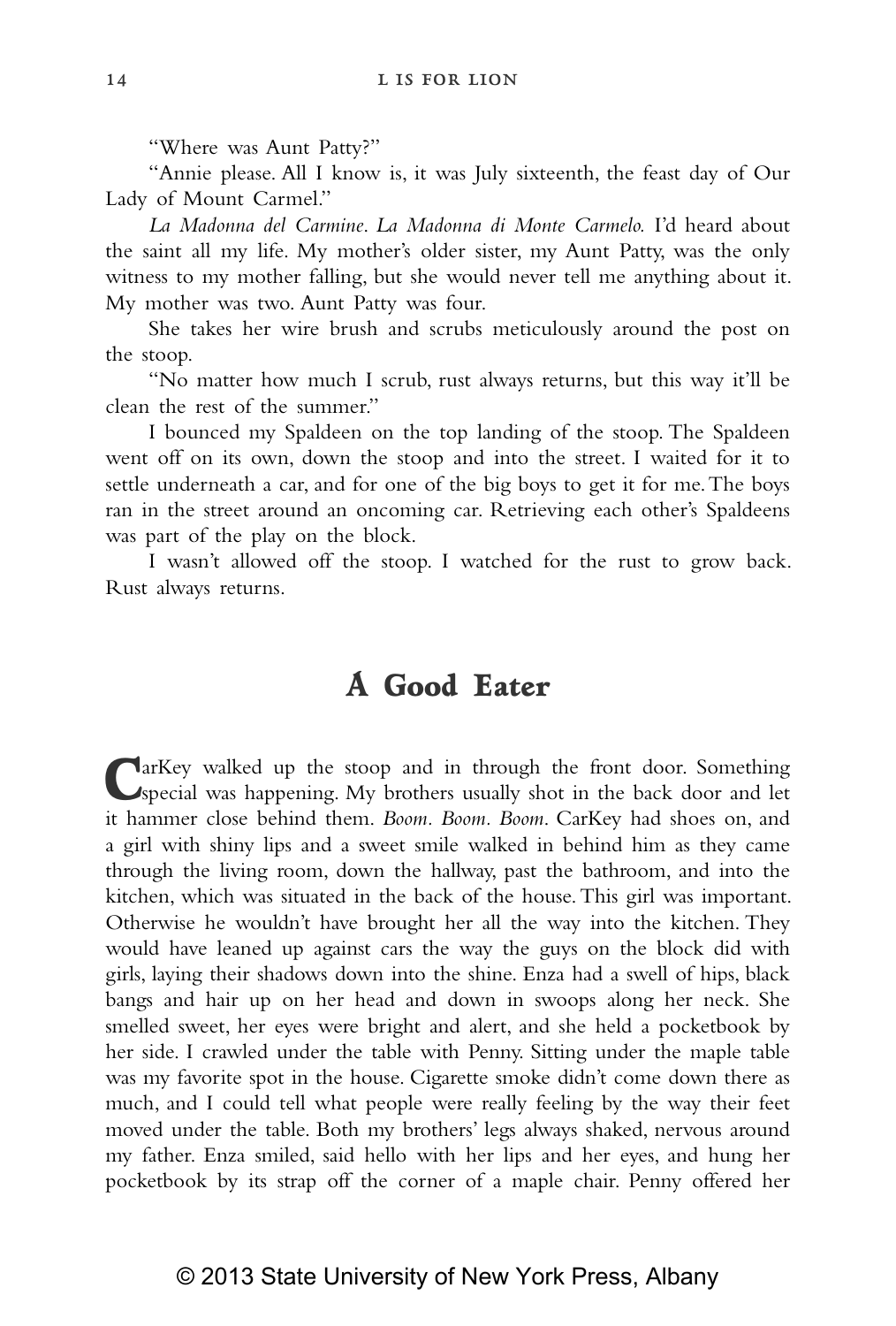black wet nose and Enza's hand came down over the nose. Her shoes crossed and uncrossed and tapped the linoleum. My mother walked around and around the table and the floor whined under her steps. I pinched Enza's toes in her strap shoes and laughed as her feet tapped, lifted, and fell. Enza's toes had bright slick nails, and her feet kept tapping the floor, and her ankles crossed and uncrossed. Her shoes were the fanciest things I'd ever seen on our kitchen floor. My father had on white socks and brown leather strapped slippers; Enza wore high heels with a gold buckle and delicate black cross straps. The maple table jittered. My mother walked back and forth from the table to the stove in her penny loafers, clashing plates and cups and the aluminum coffeepot. She'd let me place the pennies in her shoes. I'd chosen pennies from the year I was born. My father slapped the table as he talked. I wondered if Enza knew it was important in our family to be a good eater and that afterward the adults would size up whether she was a good eater or not. I pinched her toes and her feet jumped and her hand waved playfully under the table. I knew my father was trying to see her teeth. He'd taught me:

"You can tell a good woman like a horse, by her teeth."

Enza's shoes tapped the kitchen floor like they were telling secret codes into the linoleum. Penny's nose pushed Enza's hand, and the hand came over Penny's head gently and around to her chin. Enza reached under the table and handed me two presents. I opened them under the table; an alligator soap dish named "Gaylord Gator," and a rubber clock filled with bubble bath. My mother had forbidden me to use bubble bath, saying, "It could burn you down there." Gaylord Gator stayed with me my whole life, as did Enza's sweet smile and warm hand reaching under the table. My father and brother were different when she was around. Even when they began to yell in her presence, their yelling was a bit held back, as if they had something to lose.

## The Tin Ceiling

Wy mother doesn't just clean, she purifies. White vinegar and capfuls of bleach accompany her, and acid, when necessary. She performs an endless cycle of housecleaning. She is the kind of homemaker where no one can take a shower because curtains are being soaked in the tub, nobody can throw out a piece of trash because the garbage pail is soaking with white vinegar, you can't brush your teeth because underwear are soaking in the sink, nobody can put anything in the oven because when you open the oven door socks are drying inside, you can't take a nap because the pillowcases are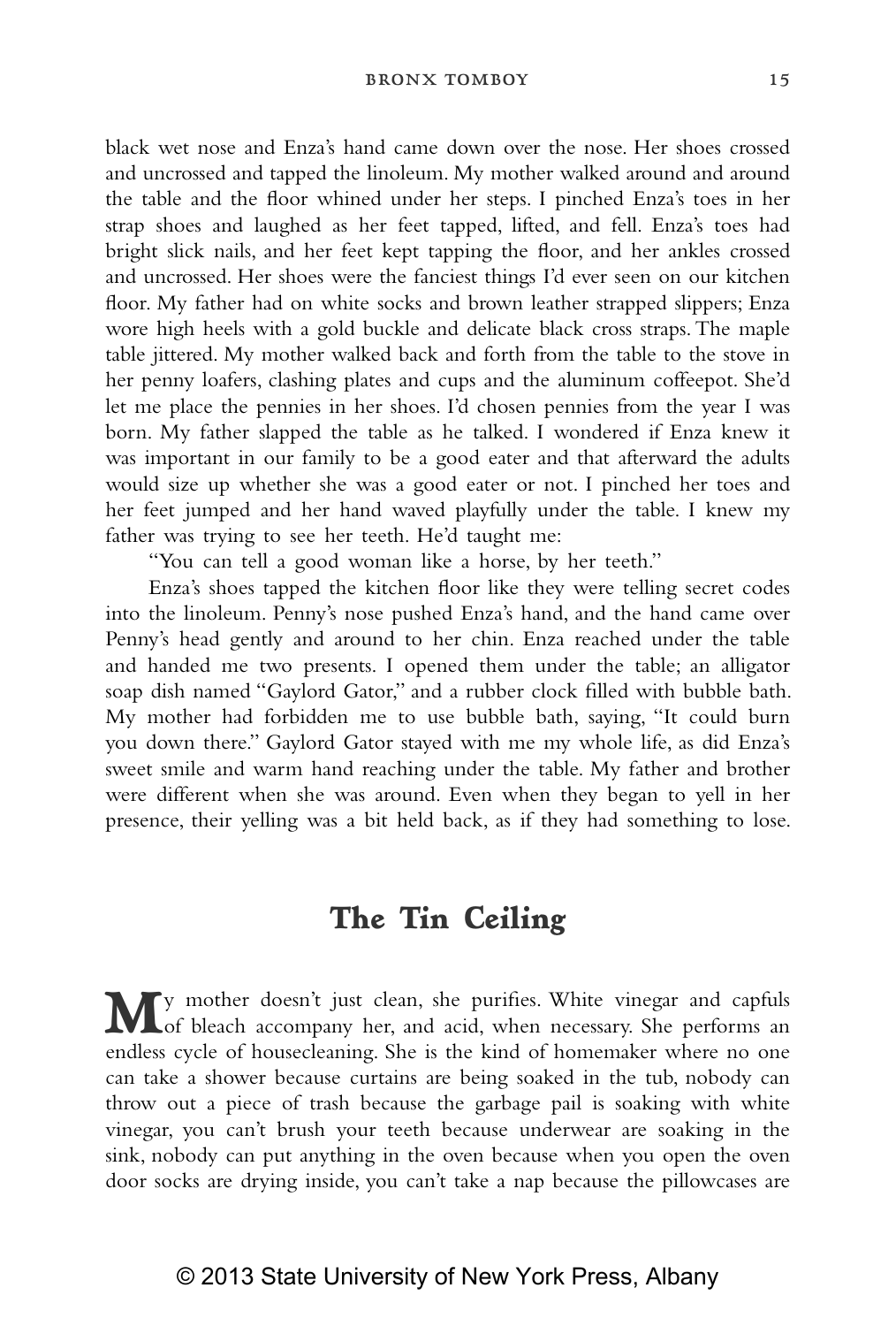off the pillows drying on the radiator and the blankets are airing out on the line. "Don't wash the pan. Let it soak. The sink is clean."

A speck of black on her kitchen ceiling bothers her. She paints the tin ceiling with Q-tips. One day she was up on the ladder for hours. I begged her to take a break. I wanted her to come down. The enormity of the task made me sad. First, she did the ceiling with a roller, but the golf-ball patterned recesses in the tin stayed black in places. So she went up with Q-tips, dipped one into the can of paint, and lifted it up into the holes. After a few hours, I whined for her to come down and be with me on the ground, but she wouldn't take a step down. I climbed up the weak side of the ladder to help. She let me fill in a few holes. I stepped up on the top step to reach the ceiling with the Q-tip. The batter of thick glossy white paint made me dizzy. I loved being high up, able to look down on the life of the kitchen. My mother made the ceiling pristine. I made her a ham sandwich with leaves of lettuce and tomato on rye bread. I painted the yellow mustard on the pink meat and brought it halfway up the ladder.

"Please, at least eat something."

"Thank you Tootsie-pie." She wiped her forehead with her sleeve and ate the sandwich up on the ladder. "How nice being served for a change. I feel like I'm out at a restaurant."

As long as she is up on top of the ladder, Lanzi can't expect her to answer the telephone for his oil burner business that is run out of her kitchen, or perk pot after pot of coffee. She can make everything perfect at least across her ceiling, a ceiling as shiny as a porcelain plate, so clean we could eat off it, if only we could all defy gravity.

### Sidewalk

**Rachel allowed me to play on the sidewalk. I played catch with the men Non the block as they returned home from work. Santo next door played** a gentle but challenging catch with me under the shade of the maple tree. He never threw the ball too high or over my head. Santo was the son of Sadie and Jimmy Petta. Sadie was the Mae West on the block. She had a hoarse voice, teased red hair, long nails, and ran the card parties. Sadie babysat me and Jimmy sang up to me at my mother's clothesline window, "*When I'm calling you oo oo oo, will you answer true oo oo oo."* My mother said Santo had "a heart of gold." I pictured this. Most people had red hearts, but a few had glowing gold hearts. My parents talked about Santo at the table. This was the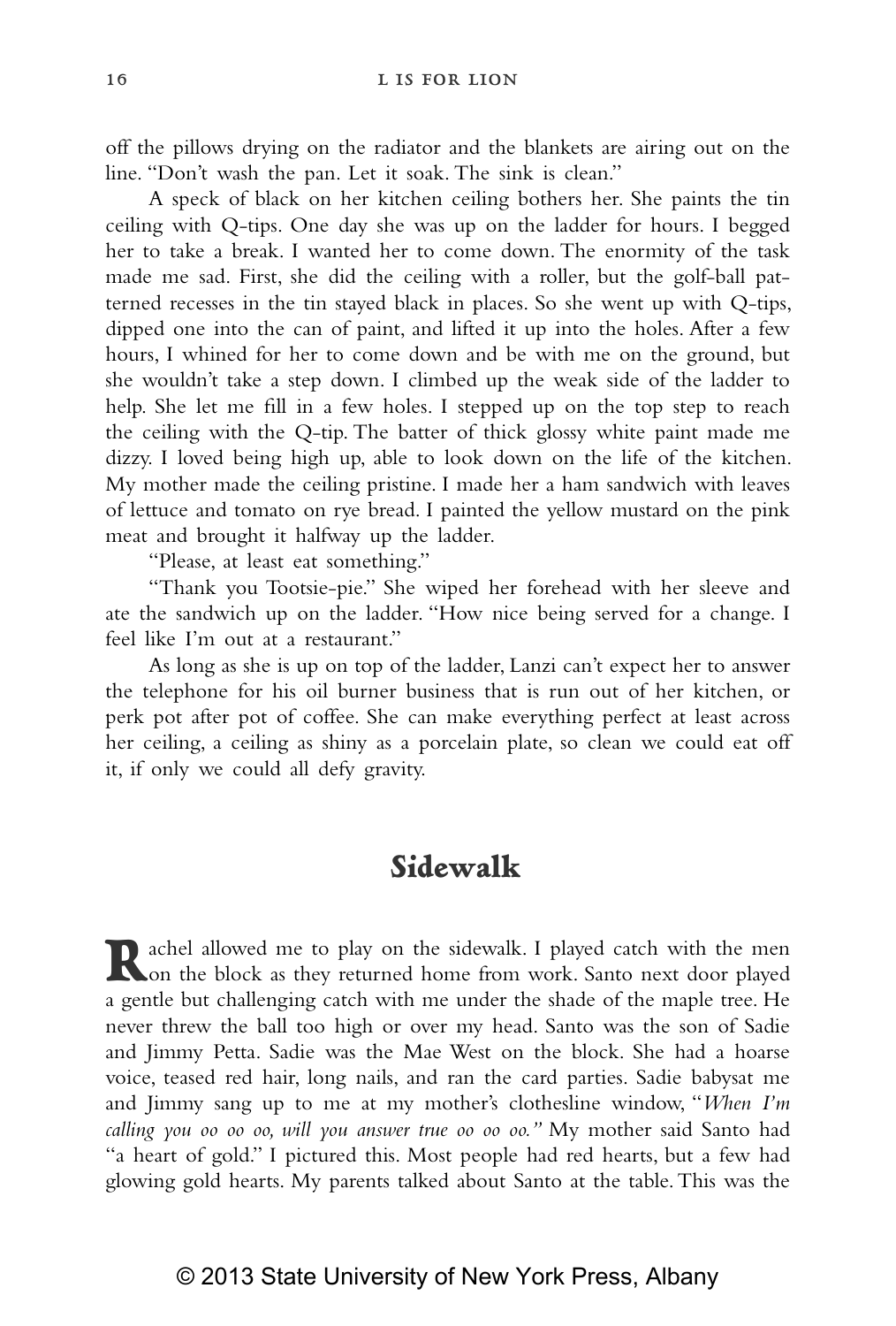first time I heard the word *cancer*. Then I didn't see Santo around anymore and we never played catch again. Heart of gold and cancer.

Junkies were more gentle than marines. My brothers were very different from one another, and so were their friends. The one thing they had in common is that a lot of them died as teenagers. My brothers shared a room. Ant'ny had a mirror on his dresser covered in matchbooks from different clubs, and a poster of Jimmy Hendrix. I looked through his record collection: Jimmy Hendrix, Ten Years After, Joe Cocker. Once in a while, he'd wake up on Saturdays and make blueberry pancakes, my favorite, and sometimes at night he told me stories about a family of Saint Bernards he made up, called the Schultzes. He wore rings made out of bent silver spoons, and navy platform shoes with marshmallow heels. His windowpane dungarees were taller than I was. Ant'ny and his friends laughed all the time. Ant'ny came into the kitchen a couple of afternoons and said that another of his friends had OD'ed. He was sad and slumped on his bed. I didn't know what OD'ed meant, just that his funny teenage friends stopped coming around the house to call for Ant'ny. He looked at the floor a lot and kept asking me for money, swearing me to silence. I was five and good at making money. I beat my father in poker and did chores for quarters around the house.

"Gimme fi' dollars. Don't tell nobody. Ya got fi' dolla's? Don't tell Mommy or Daddy. Keep ya' mout' shut."

I walk up and down the sidewalk with my Spaldeen and keep an eye on the block. Saint Raymonds Avenue between Zerega and Westchester Square Hospital is a small street of two-family houses separated by thin alleyways. Alleyways are full of argument. Backyards are crisscrossed with laundry. Our block is Italian and Irish families, twenty kids are out at night to play Manhunt in two teams of ten. I become expert at counting off perfect seconds. "Ten Mis-sip-pi, nine Mis-sip-pi, eight Mis-sip-pi, seven Mis-sip-pi." Five Italian sisters live on our block in houses to either side of us. Greengrass is the neighborhood boy to be feared and Bow is the dog on the block to be feared, and Bow and Greengrass fear one another. Greengrass with his red hair, skinny wiry body, and his terrible motor and Bow with his ears swiveling just ahead of the roar. Bow is the shepherd dog outside the white house down the corner on Saint Raymonds at Zerega. They keep Bow on a chain they call a choker. Whenever anyone walks by, Bow shoots out as if the lengths of chain will never end but chains do, and Bow gets yanked back up into a twisted leap and chokes. That's why they call that chain a choker. I count on that chain for my life I count the years I count the links I count the rust, one day that chain is gonna break and Bow will fly right out over that little white wall two cinderblock high and land dead in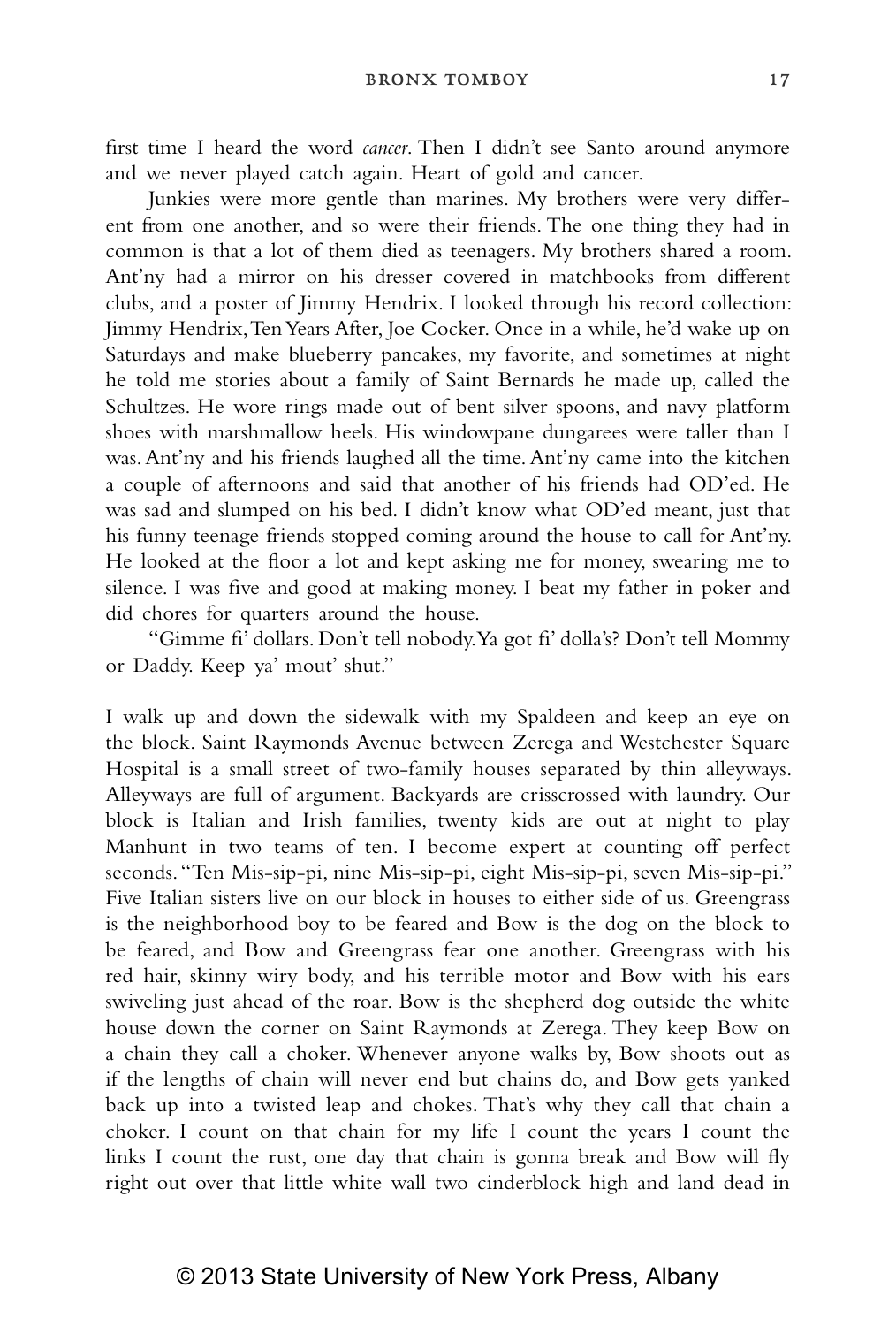the middle of our street just as Greengrass in his white hot rod is burning rubber round the corner onto St. Raymonds from Zerega the way he does without looking.

The night of the blackout, everyone was out on their stoops at once. My father filled the maple table with thick wax candles, tin foil, and Mason jars filled with water. He lit a candle with his match, and taught me how to drip hot wax into the bottom of jelly jars and stand the candles upright in the hot wax. Then we put the jelly jars inside Mason jars of water. We added pennies to the bottom of the jelly jars until they sunk. The light magnified into a round glow of a lantern. Lanzi wrapped one side of each Mason jar with a piece of tin foil. The light reflected bright. We carried these outside and sat on our stoop. We had the brightest lights on the block. The Italian sisters all came to see my father's ingenious magnified light.

### Licking Batteries

At the maple table, my father taught me to see. He never took out a coloring book, or read any story to me from a book, he made them up, and took out blank paper. He turned it sideways and filled a page with interlocking circles. He didn't lift his blue BIC pen from the paper until the page was covered in circles over circles. Then he hands me the pen.

He asks, "What do you see, Daddy?"

I say, "Circles."

"In the circles. Look between them, in them, around them. You gotta see what's not there. Here I'll show you." He takes the pen and outlines curves. He thickens parts of the walls of circles until a set of eyes appears, and above them, a crown. "You see the Queen's face?" Round eyes he fills in with blue ink. The eyes looked sideways.

"Now what can you see?"

I take the pen and draw a mouth. Faces and crowns and castles, whole kingdoms appear out of connecting the curves of circles. Once we're done we start all over again with a new blank page.

Lanzi is color blind. I run to get the Life book that has a full page of colored circles. I open the page and say, "Daddy, what do you see?" but he never sees the number fifty-seven, which is so clear to me. I wonder how this can be, how my father can see something so different. I follow him around the basement and garage and he puts me to work. He gives me a thick black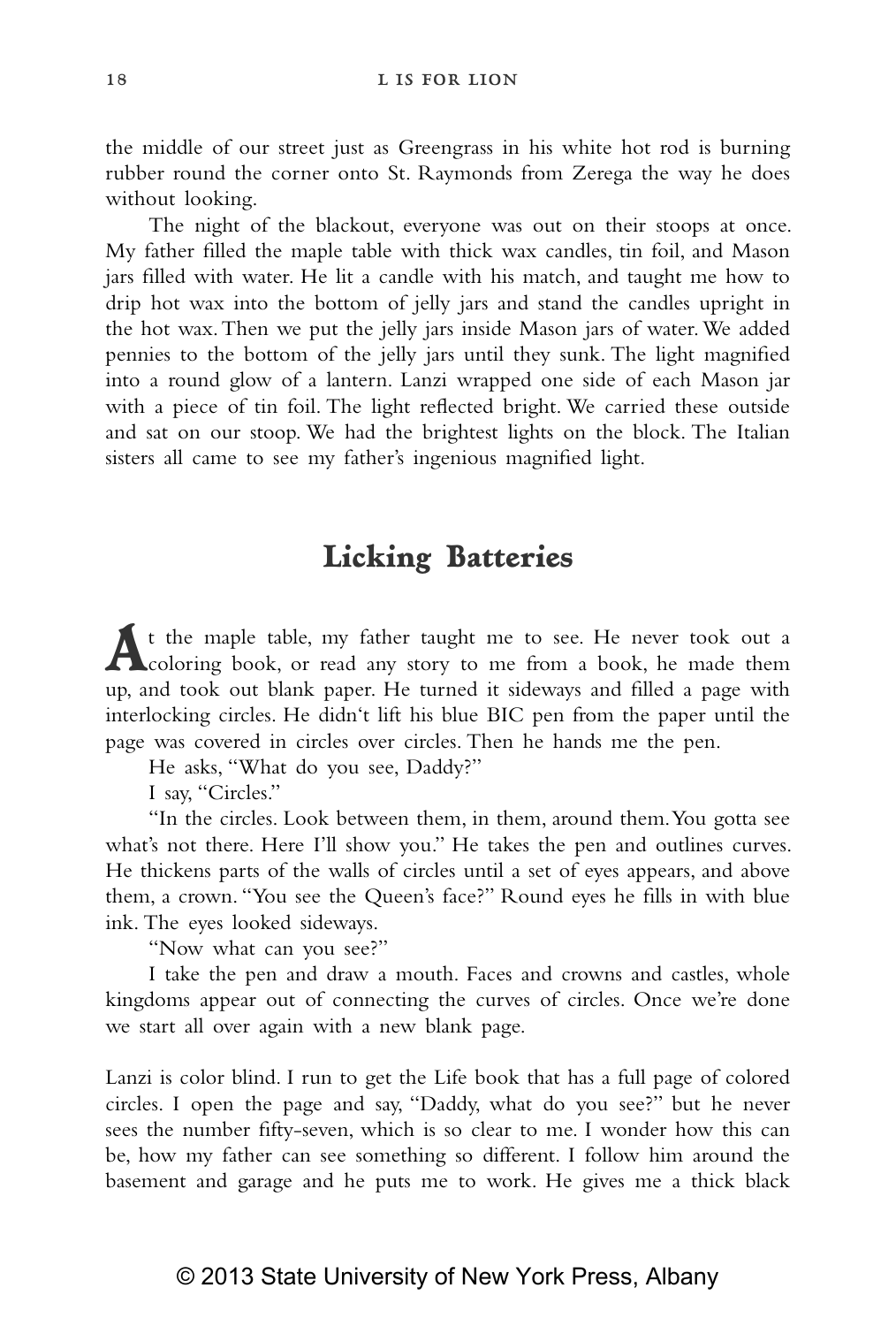round magnet that he got from the insides of a speaker he took apart, and tells me to pick up screws and nails from the basement floor and add them to his bucket. Then he tells me one of life's great lessons that I would apply to a thousand situations throughout my life; my first lesson in metallurgy and all things precious.

"If it doesn't stick, keep it."

He pulled a handful of coins out of his pocket and passed the magnet over them. Nothing. "See?" Then he lifts it to my gold holy medals. Nothing. "See?"

Lanzi gave me a bucket full of batteries and said, "Daddy, test them there batteries." He told me to figure out which batteries had a charge and which were dead and to separate them. I knew batteries held a secret power, and that this power runs out. The batteries were all different sizes. I looked around for a radio or something to get started. I looked for this gadget I'd seen him use, which had a red wire and a black wire to test electrical circuits.

"Get back here. I tole you test the batteries."

"I am. I'm looking for the whaddyacallit."

"Sit down, over here, I'll show you. You don't need anything. You just gotta lick 'em."

He sat me on an overturned bucket. I picked one up and licked it with a wide flat tongue like an ice-cream cone.

"No," he said, "you gotta focus the tip of your tongue on the cathode to taste if there's a charge there." He demonstrated how to point the tip of the tongue and only touch the tip of the nipple on top of the battery. "You taste it? Hah? The energy is salty and will sting." I could feel the sharp pinch of volts on the tip of my tongue, and soon I became expert at licking batteries. Dead batteries just tasted metallic, cold. Live ones connected to me, I could feel the voltage from the tip of my tongue to way down inside.

### Teaspoons and Heatpipes

It was me who hid teaspoons behind the heatpipes. I was too young to reach the telephone, otherwise I would have called the cops myself. I lifted my mother's solid silver teaspoons and hid one behind each heatpipe, in the shadow where no one would find them, not even my mother when she vacuumed. I placed the head of the spoon almost touching the pipe, its tail in line with the shadow, so when I grabbed it, the scoop was my handle,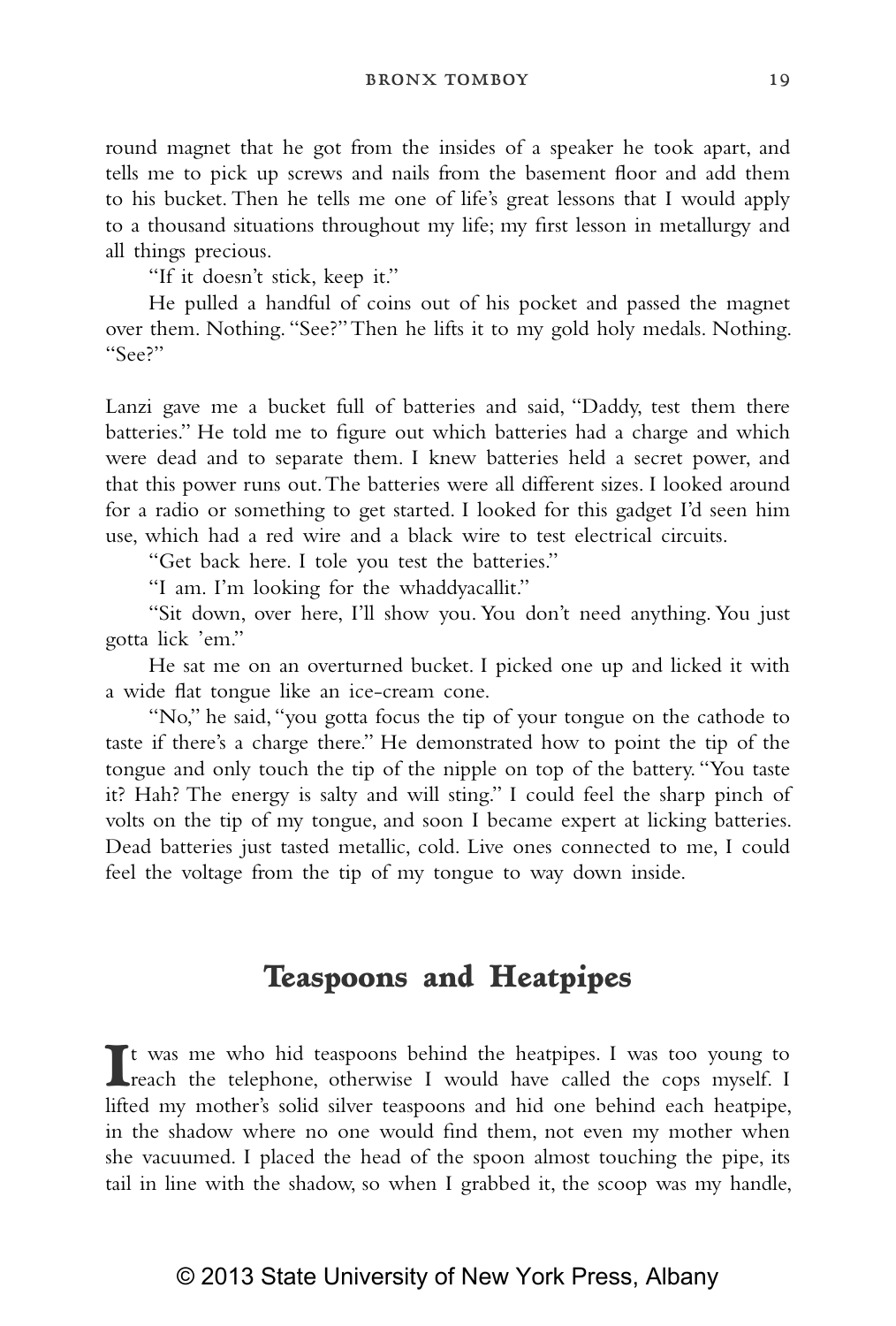the tail swift to swing into action, out of the sheath of the pipe's shadow. I tapped the pipe for help from whoever upstairs heard me.

Heatpipes are an urban form of communication. On heatpipes neighbors tap invitations up and down, from apartment to apartment—simple social messages, like Hey coffee's on, come up when you're ready; or, I'm going shopping in five minutes, you need somethin', meet me in the hallway; or, He just left, come on up, now—We got a half an hour. My code was much more urgent, an SOS: Come down quick, Jesus Christ, he's gonna fuckin' kill her. *ppkink ppkink!* Call the cops. Wake up. Call the cops. Wake up quick! *ppkink ppkink ppkink!* I can't stop him."

First my godparents lived upstairs, Aunt Archangela and Uncle Orazio and their four kids. When they moved, my father rented the apartment to strangers, an Irish cop and his family. One day the cop's daughter played with me on the stoop. We tossed a bobby pin up and down the steps, asking each other questions to advance. We called this game "Teacher." The cop's wife called the girl's name. She went running when she heard her mother call her name, and I blocked her at the front door. I wouldn't let her pass. This new game was, you want to pass, and I block you. Finally, I let her go and she ran up the stairs. I walked down the stoop. The boys were in the middle of the street playing stickball. My forefinger slid down the white wrought iron railing, which ended in a three-layer curl. The cop's wife came down pulling her daughter by the arm. She stood at the top of the stoop with a wild look in her eye and yelled down to me, "She says she didn't come when I called because you were blocking the doorway. I said, I'm gonna ask Annie, she always tells the truth. Were you blocking the door? Were you?" The front wooden doorway framed their two bodies. The cop's wife was right, I was in the strict practice of telling the truth. Less to go to confession for, plus we had a cherry tree in our backyard that I equated with "George Washington never told a lie." Every July my Dad covered the tree with netting so the birds wouldn't get every single cherry. I ate those cherries like they gave me the strength to tell the truth. The arm of the cop's wife was cocked up high and ready to strike. She had a long white cigarette out the side of her mouth that shook as she talked.

"Were you blocking the doorway?"

She trusted my word over her daughter's. I felt pure fear, I knew I'd catch a beatin'. I shook my head "No." She beamed at my verdict, showed her teeth, said, "Thank you." The hand swung down and slammed her daughter's rear end so hard the girl swung up and out over the stoop. She smacked her again and the girl shouted a wild cry. I watched the whole beating, the kid's pale Irish face turned horribly pink and her mouth opened in a full-lung wet cry. It was my fault she caught a beating. All my fault.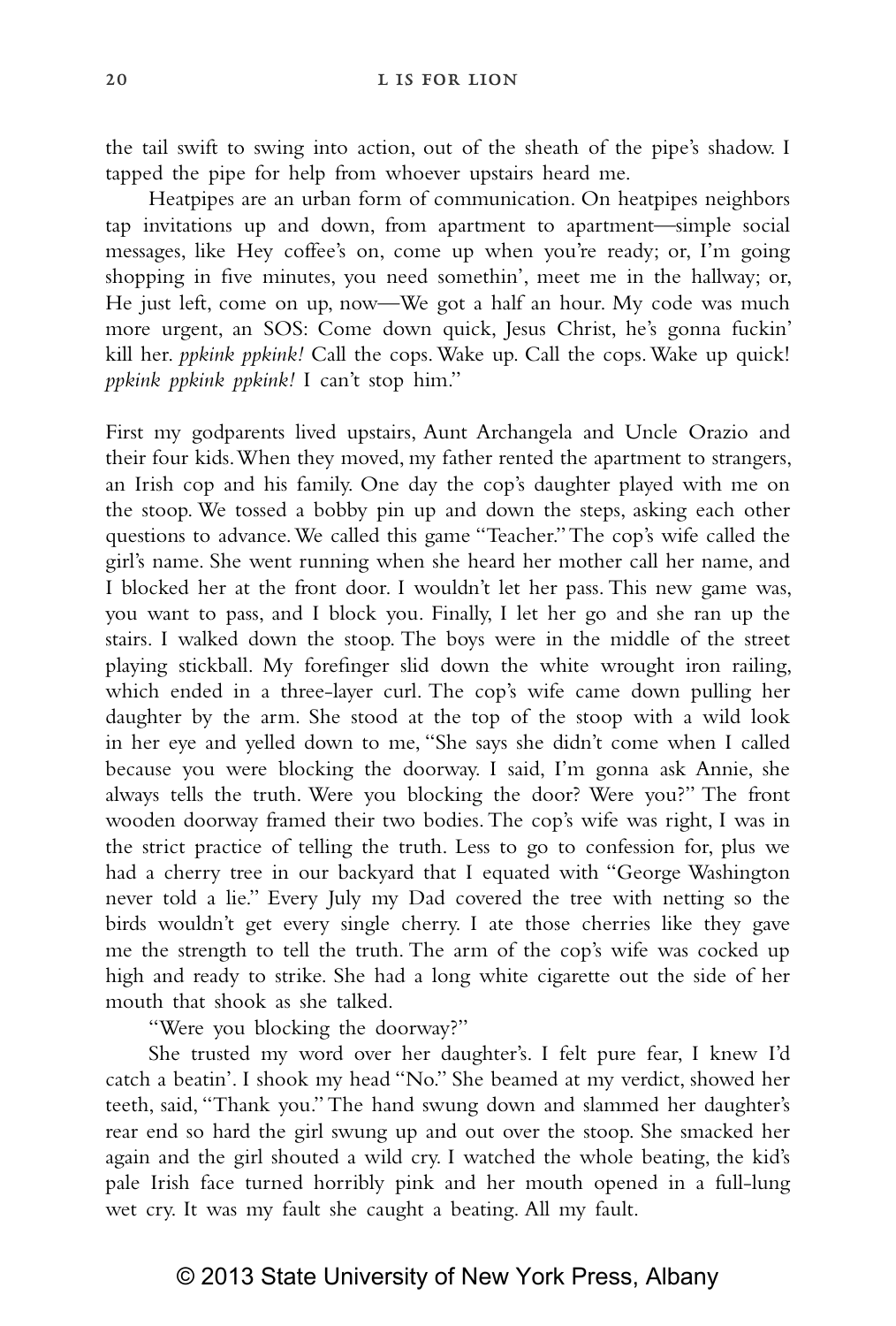## Kitchen Bird

Abird flew into our kitchen through the window my Mom left open at her clothesline. I watched the birdie's wings flutter as it rose over the table, through the wagon wheel chandelier, into the orange curtains with green and white daisies, then over towards the sink. The birdie landed on the silver arm of the faucet, then flew up and hit the glass of the closed window. The bird knocked into the glass three times. It flew back and forth, gained speed, and aimed for the closed window. My father rolled up a newspaper like a bat and swung at the bird. Rosemarie yelled, "Don't kill it," and ran out of the room.

"Birds carry disease," Rachel said. "Just get it out of my kitchen, Joe."

I stood against the cold tile wall. Lanzi swung the newspaper and hit the cabinet. The bird jumped to the wall. I yelled, "This way, come here bird, come here." The birdie flew high, near the tin ceiling, and made a series of quick darts in different directions away from my father. The birdie smacked into the glass over the kitchen sink. I ran to the other side of the kitchen. "C'mere birdie. Come over here." I hoped the birdie would follow me to the clothesline window. Lanzi swung and cursed the bird.

"Son of a bitch."

He rolled his newspaper bat tighter and closed the clothesline window. The birdie hopped across the countertop. I jumped and swung my arms. "Bird, this way." With two quick swings Lanzi knocked the bird into the cupboard and the bird fell onto the countertop. The bird reached up onto the wall. Lanzi charged the bird, and brought the newspaper hard against the wall and pressed. He grunted, dropped the newspaper on the counter and walked away. A stream of red and black and blue hot guts splattered down the wall.

"Hey you, Coffee."

### Kindergarten, Boot Camp: 1968

CarKey's number came up for the draft. I started kindergarten the same time CarKey left for boot camp. Enza became what my father called "a permanent fixture" on our couch.

I was five, vigilant, well trained. The big boys on the block chose me to be the Lookout. I sat on the hood of a parked car at the corner of Saint Raymonds and Rowland, and aimed my sight over the line of parked car roofs in three directions to skim the car tops for cherries. The boy next